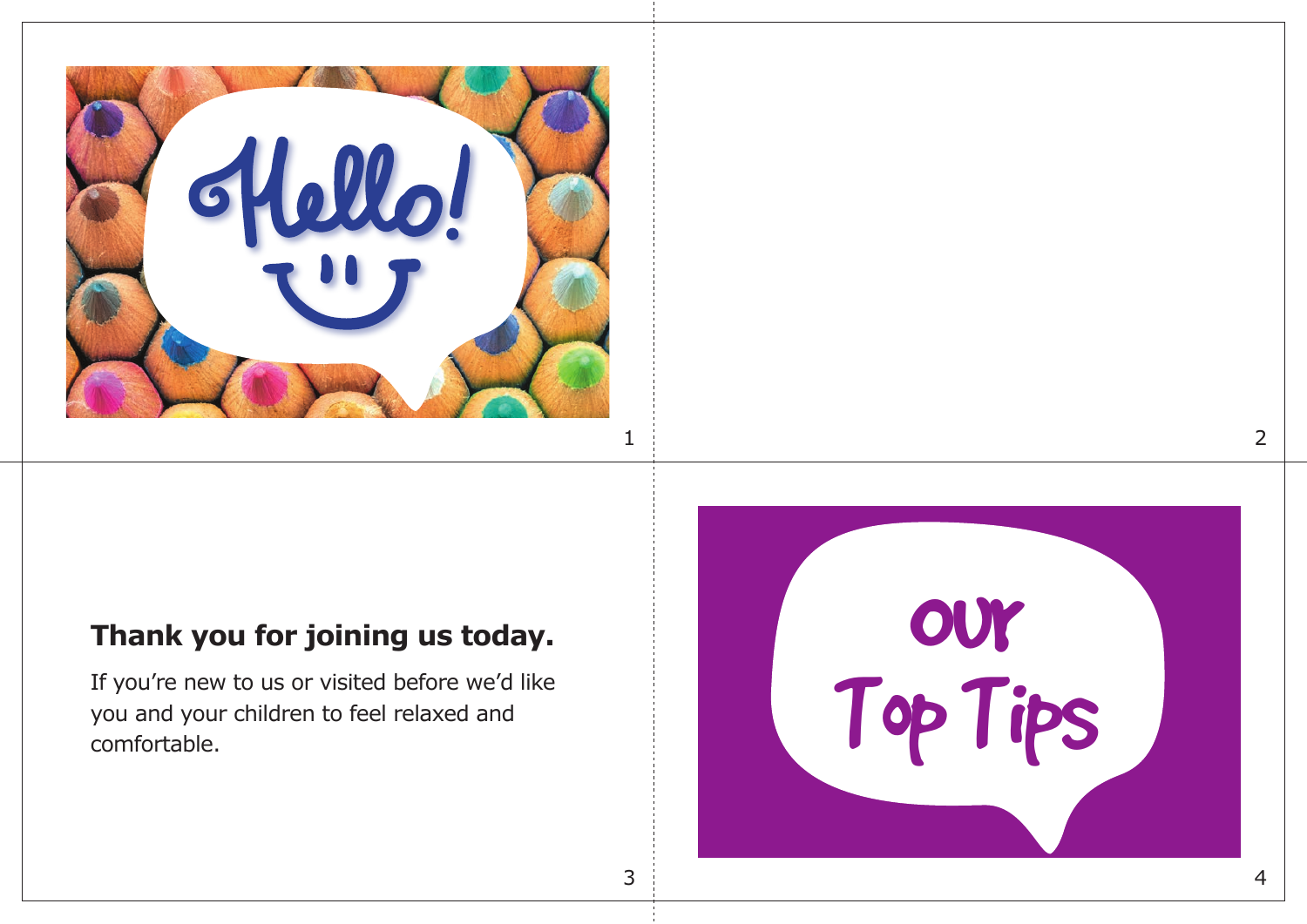- Seats pick any seat (No reserved seats here)
- Our aim is to make worship inclusive for all ages, but if you need time out we do provide activities for your child
- Looking for toilets/baby changing please ask or follow the signs
- Safety is really important and we take it seriously. There are areas and items in church that may be dangerous to young children. Please keep your children safe.



#### **Children's Welcome Basket**

Use this basket and cards to help your child discover and explore spirituality through play.

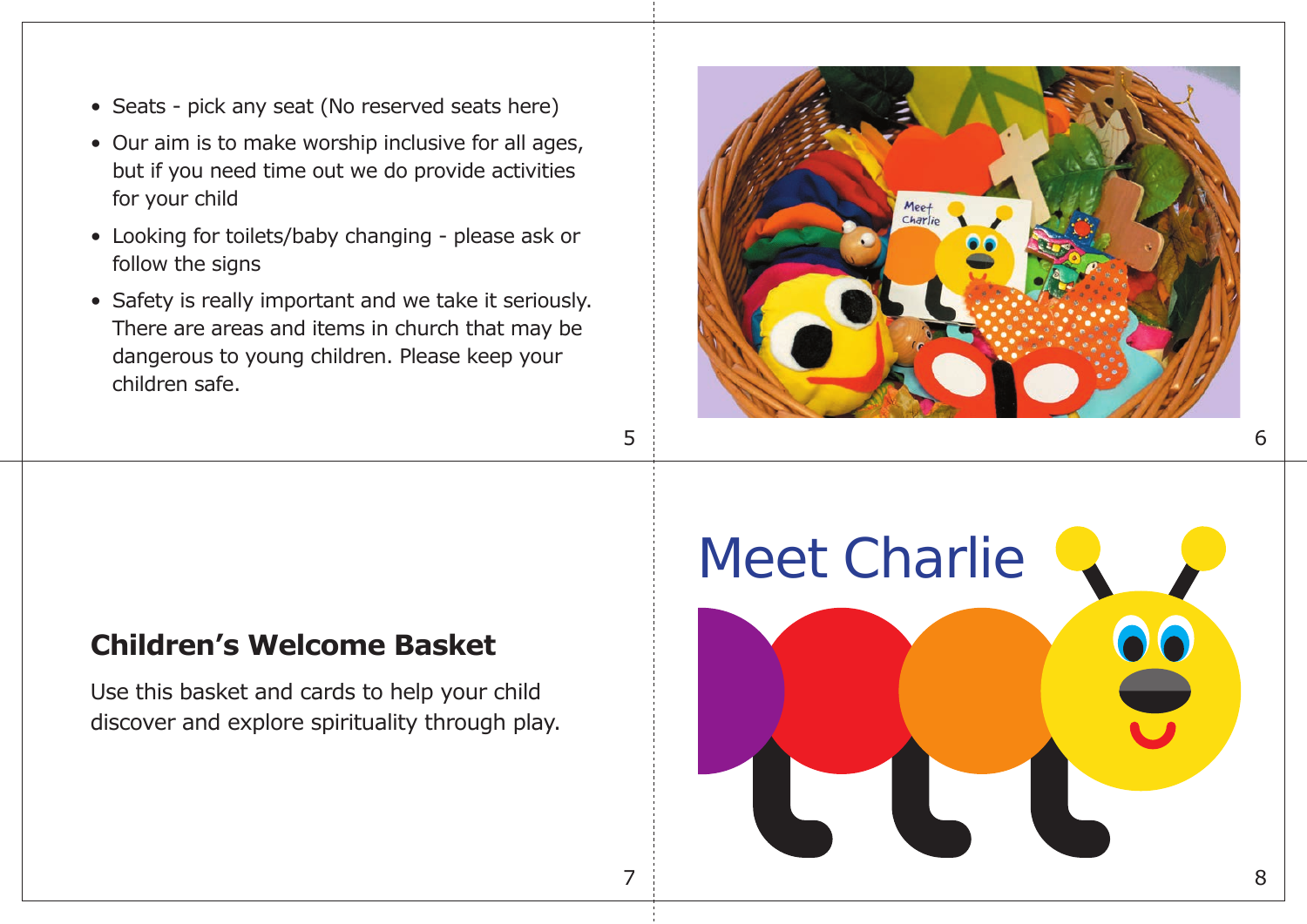### **Meet Charlie the Caterpillar**

Lets introduce Charlie the caterpillar. Similar in many ways to a small child, Charlie's unique, inquisitive and wants to be loved. Just as Charlie begins to grow and change into a butterfly, so your child will also grow, develop and begin to spread their wings.



### **Hello**

Here's Charlie's book. Your child can learn about Charlie when you read Charlie's book.

Let's read about Charlie…

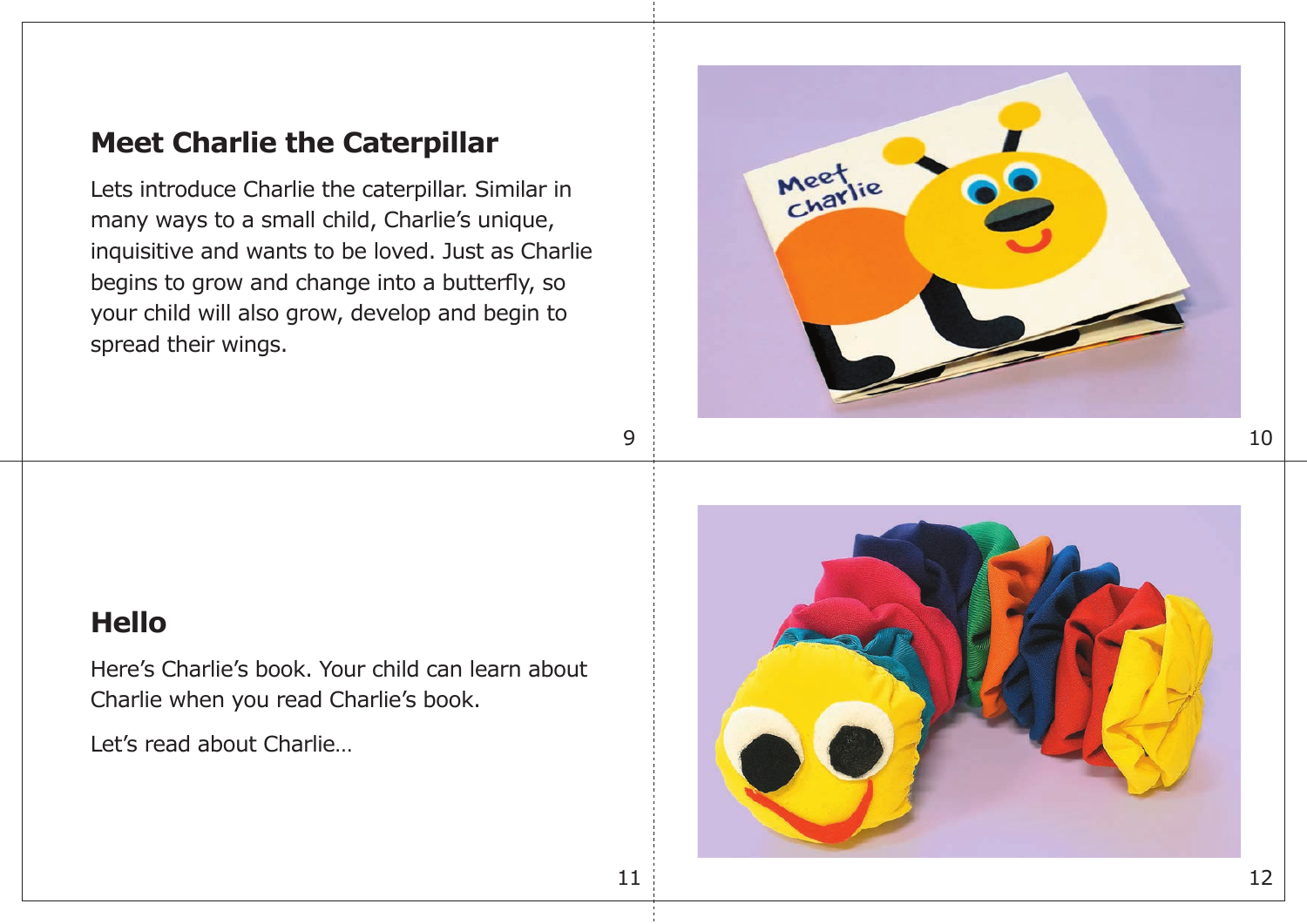## **I am a caterpillar**

You can play with me. Look at all my lovely colours.



# **Exploring**

Charlie loves to explore, Do you? I wonder what can you find in this basket?

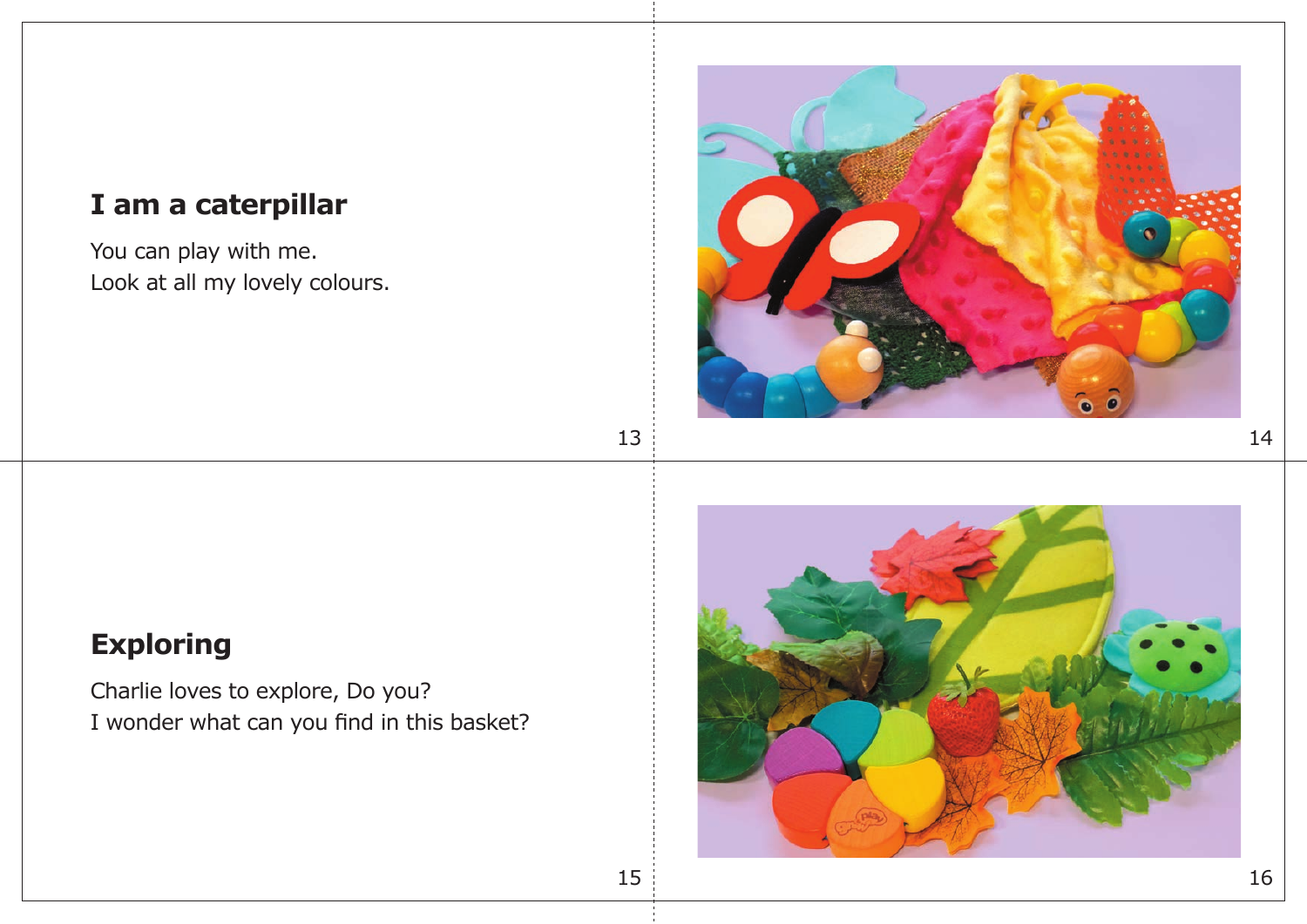# **Playing**

Charlie loves flowers; he likes to hide in them, he likes to eat them too!



# **Look in the mirror**

Look in the mirror – who can you see? Can you make a smiley face? Can you make a sad face?

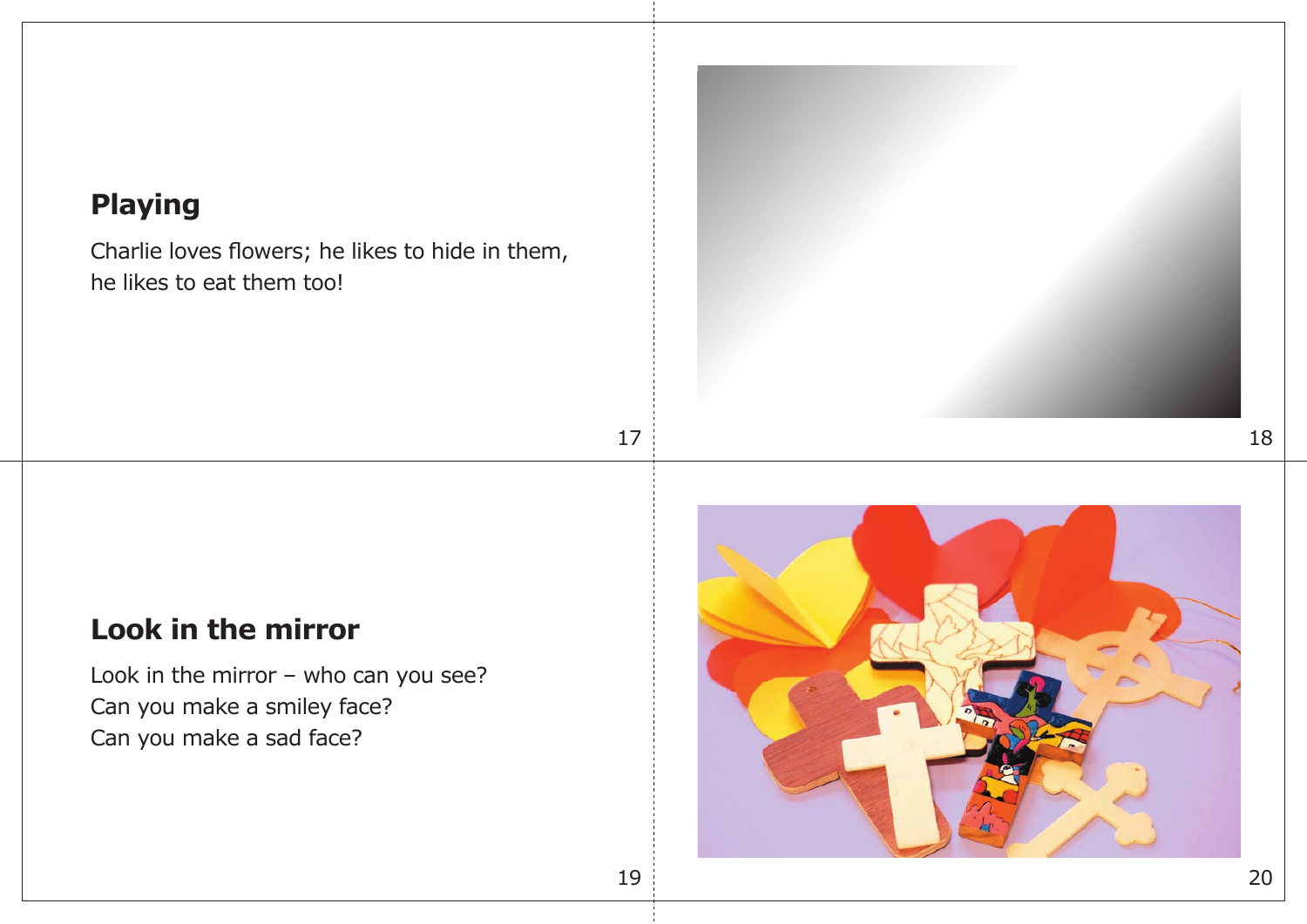